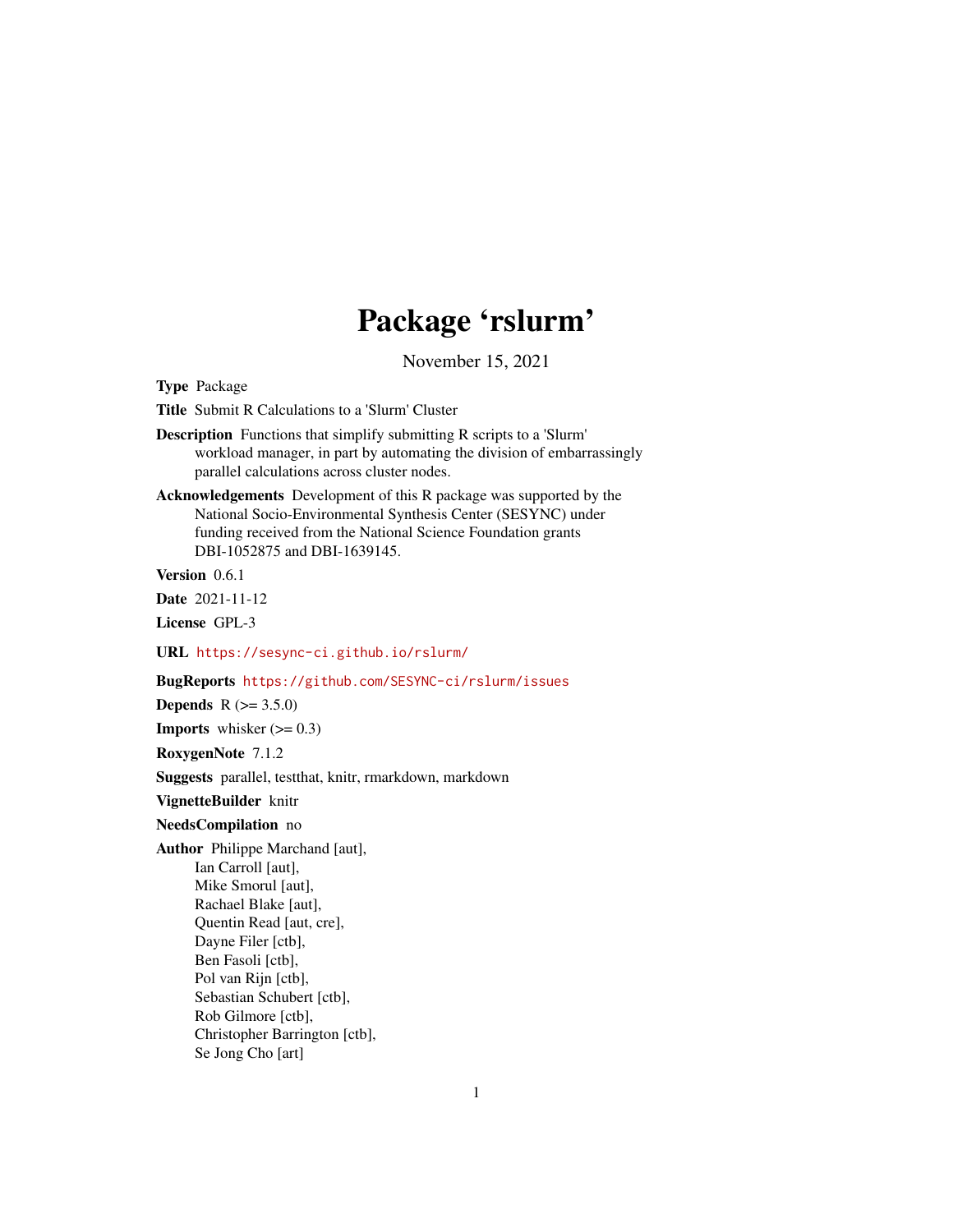<span id="page-1-0"></span>Maintainer Quentin Read <quentin.read@usda.gov> Repository CRAN Date/Publication 2021-11-15 09:40:02 UTC

## R topics documented:

| Index |  |
|-------|--|
|       |  |
|       |  |
|       |  |
|       |  |
|       |  |
|       |  |
|       |  |
|       |  |
|       |  |
|       |  |

rslurm-package *Introduction to the* rslurm *Package*

#### Description

Send long-running or parallel jobs to a Slurm workload manager (i.e. cluster) using the [slurm\\_call](#page-9-1), [slurm\\_apply](#page-6-1), or [slurm\\_map](#page-12-1) functions.

#### Job submission

This package includes three core functions used to send computations to a Slurm cluster: 1) [slurm\\_call](#page-9-1) executes a function using a single set of parameters (passed as a list), 2) [slurm\\_apply](#page-6-1) evaluates a function in parallel for each row of parameters in a given data frame, and 3) [slurm\\_map](#page-12-1) evaluates a function in parallel for each element of a list. The functions slurm\_apply and slurm\_map automatically split the parameter rows or list elements into equal-size chunks, each chunk to be processed by a separate cluster node. They use functions from the [parallel-package](#page-0-0) package to parallelize computations across processors on a given node.

The output of slurm\_apply, slurm\_map, or slurm\_call is a slurm\_job object that serves as an input to the other functions in the package: [print\\_job\\_status](#page-0-0), [cancel\\_slurm](#page-3-1), [get\\_slurm\\_out](#page-5-1) and [cleanup\\_files](#page-3-2).

#### Function specification

To be compatible with [slurm\\_apply](#page-6-1), a function may accept any number of single value parameters. The names of these parameters must match the column names of the params data frame supplied. There are no restrictions on the types of parameters passed as a list to [slurm\\_call](#page-9-1) or [slurm\\_map](#page-12-1)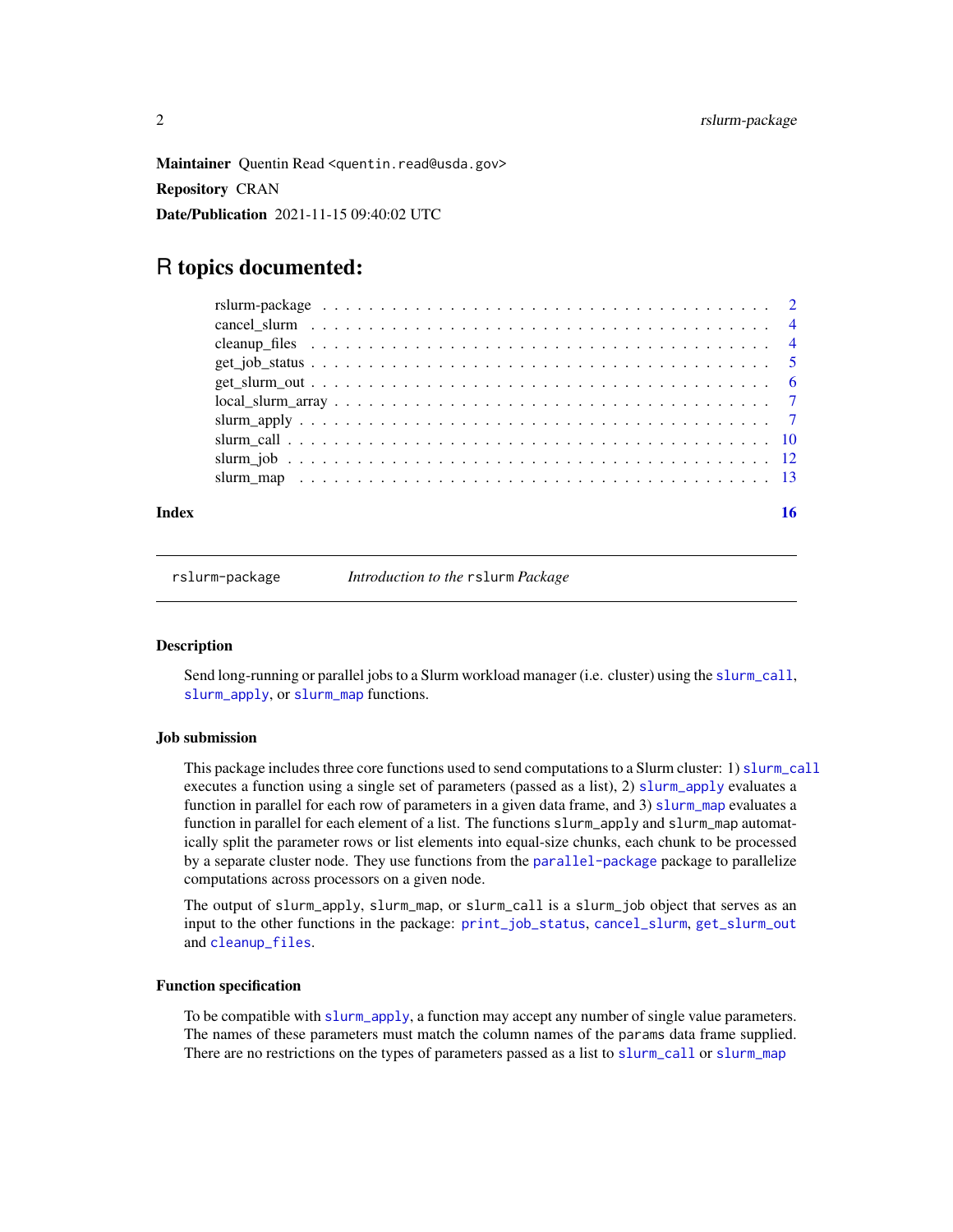#### <span id="page-2-0"></span>rslurm-package 3

If the function passed to slurm\_call or slurm\_apply requires knowledge of any R objects (data, custom helper functions) besides params, a character vector corresponding to their names should be passed to the optional global\_objects argument.

When parallelizing a function, since any error will interrupt all calculations for the current node, it may be useful to wrap expressions which may generate errors into a [try](#page-0-0) or [tryCatch](#page-0-0) function. This will ensure the computation continues with the next parameter set after reporting the error.

#### Output Format

The default output format for get\_slurm\_out (outtype = "raw") is a list where each element is the return value of one function call. If the function passed to slurm\_apply produces a vector output, you may use outtype = "table" to collect the output in a single data frame, with one row by function call.

#### Slurm Configuration

Advanced options for the Slurm workload manager may accompany job submission by [slurm\\_call](#page-9-1), [slurm\\_map](#page-12-1), and [slurm\\_apply](#page-6-1) through the optional slurm\_options argument. For example, passing list(time = '1:30:00') for this options limits the job to 1 hour and 30 minutes. Some advanced configuration must be set through environment variables. On a multi-cluster head node, for example, the SLURM\_CLUSTERS environment variable must be set to direct jobs to a non-default cluster.

#### Examples

```
## Not run:
# Create a data frame of mean/sd values for normal distributions
pars \leq data.frame(par_m = seq(-10, 10, length.out = 1000),
                  par\_sd = seq(0.1, 10, length.out = 1000)# Create a function to parallelize
ftest <- function(par_m, par_sd) {
 samp <- rnorm(10^7, par_m, par_sd)
c(s_m = mean(samp), s_s = sd(samp))}
sjob1 <- slurm_apply(ftest, pars)
print_job_status(sjob1)
res <- get_slurm_out(sjob1, "table")
all.equal(pars, res) # Confirm correct output
cleanup_files(sjob1)
## End(Not run)
```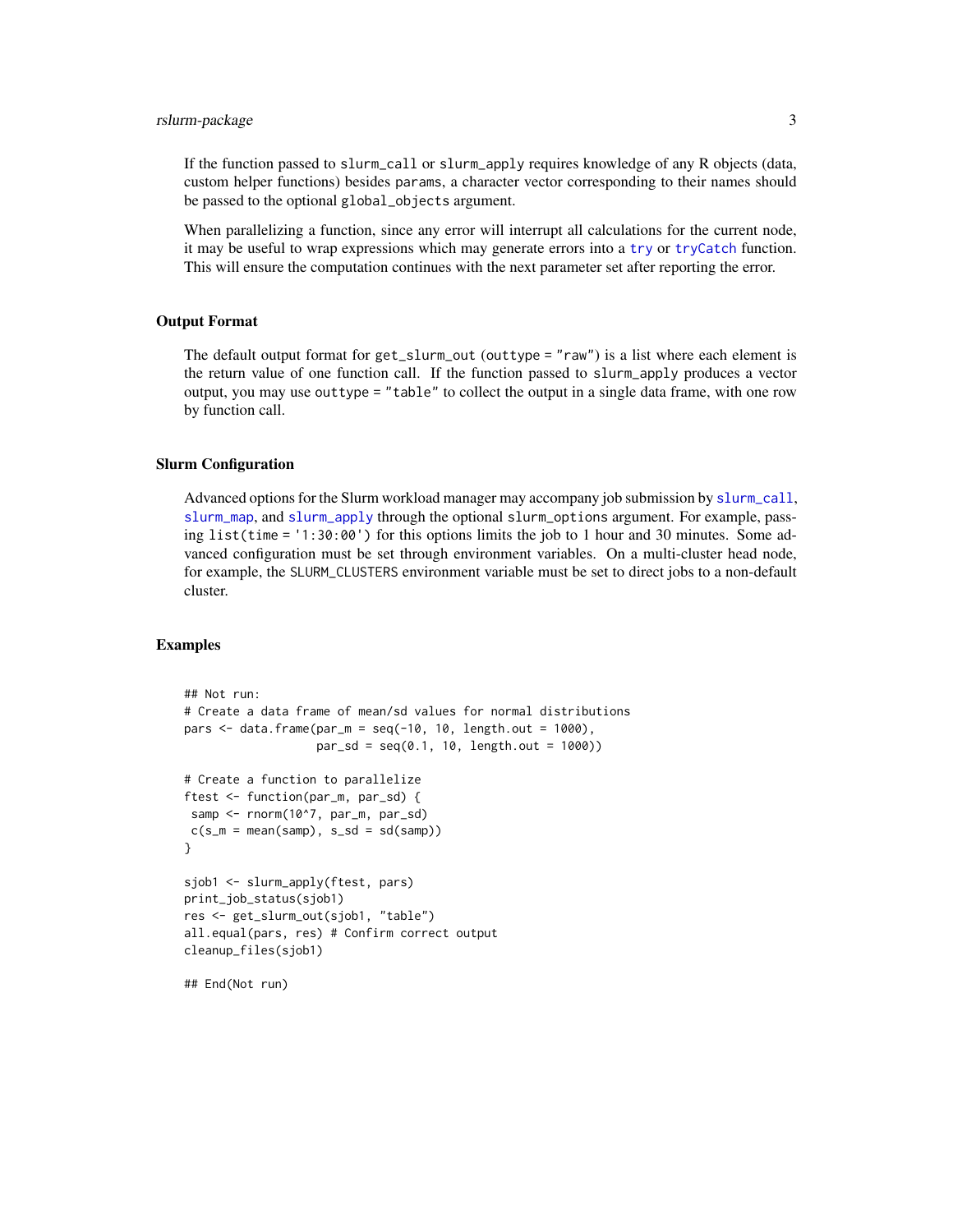<span id="page-3-1"></span><span id="page-3-0"></span>

#### Description

This function cancels the specified Slurm job by invoking the Slurm scancel command. It does *not* delete the temporary files (e.g. scripts) created by [slurm\\_apply](#page-6-1) or [slurm\\_call](#page-9-1). Use [cleanup\\_files](#page-3-2) to remove those files.

#### Usage

cancel\_slurm(slr\_job)

#### Arguments

slr\_job A slurm\_job object.

#### See Also

[cleanup\\_files](#page-3-2)

<span id="page-3-2"></span>cleanup\_files *Deletes temporary files associated with a Slurm job*

#### Description

This function deletes all temporary files associated with the specified Slurm job, including files created by [slurm\\_apply](#page-6-1) or [slurm\\_call](#page-9-1), as well as outputs from the cluster. These files should be located in the *\_rslurm\_[jobname]* folder of the current working directory.

#### Usage

```
cleanup_files(slr_job, wait = TRUE)
```
#### Arguments

| slr_job | A slurm_job object.                               |
|---------|---------------------------------------------------|
| wait    | Specify whether to block until slr_job completes. |

#### See Also

[slurm\\_apply](#page-6-1), [slurm\\_call](#page-9-1)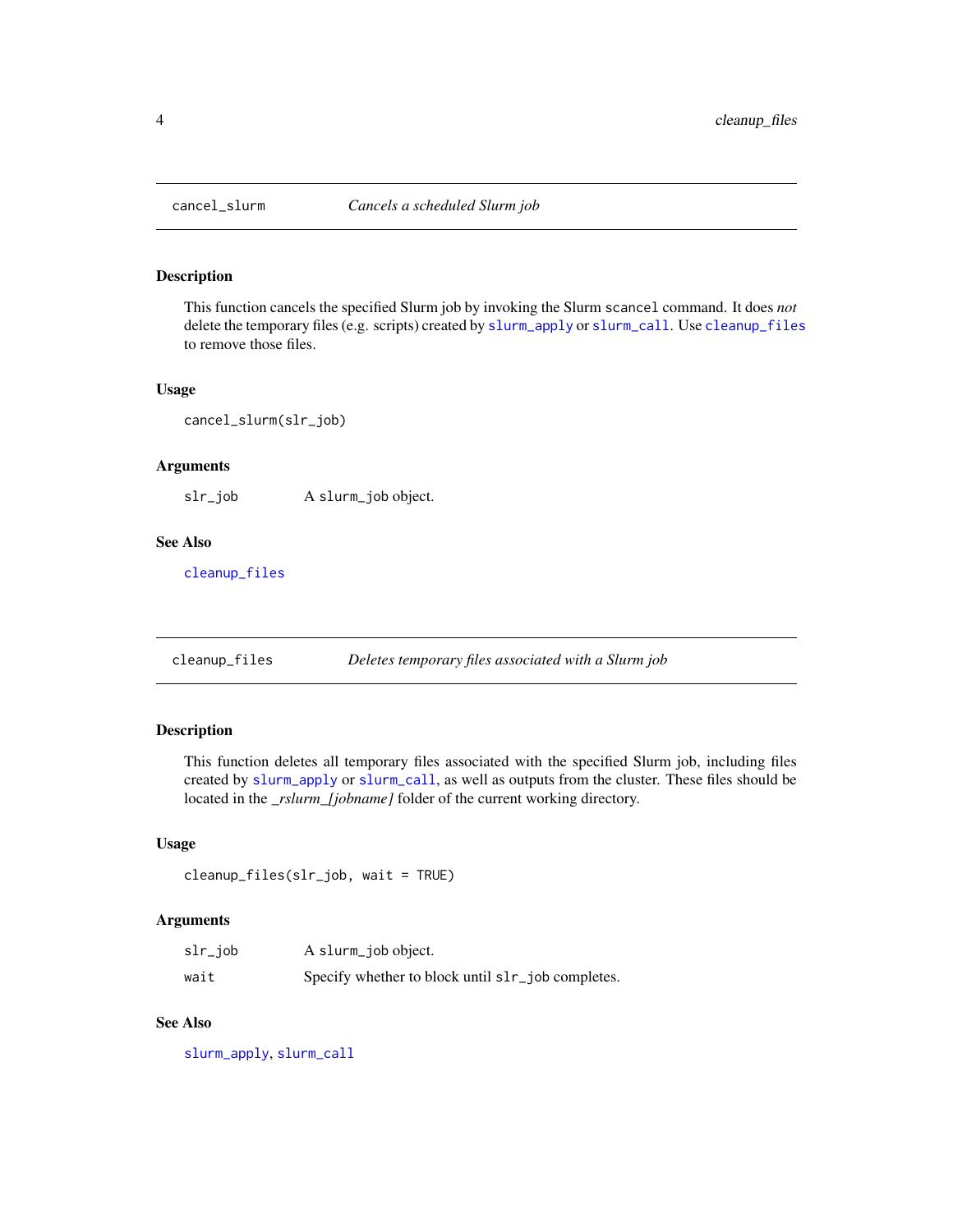<span id="page-4-0"></span>get\_job\_status 5

#### Examples

```
## Not run:
sjob <- slurm_apply(func, pars)
print_job_status(sjob) # Prints console/error output once job is completed.
func_result <- get_slurm_out(sjob, "table") # Loads output data into R.
cleanup_files(sjob)
```
## End(Not run)

<span id="page-4-1"></span>get\_job\_status *Get the status of a Slurm job*

#### Description

This function returns the completion status of a Slurm job, its queue status if any and log outputs.

#### Usage

```
get_job_status(slr_job)
```
#### Arguments

slr\_job A slurm\_job object.

#### Details

The queue element of the output is a data frame matching the output of the Slurm squeue command for that job; it will only indicate portions of job that are running or in queue. The log element is a vector of the contents of console/error output files for each node where the job is running.

#### Value

A list with three elements: completed is a logical value indicating if all portions of the job have completed or stopped, queue contains the information on job elements still in queue, and log contains the console/error logs.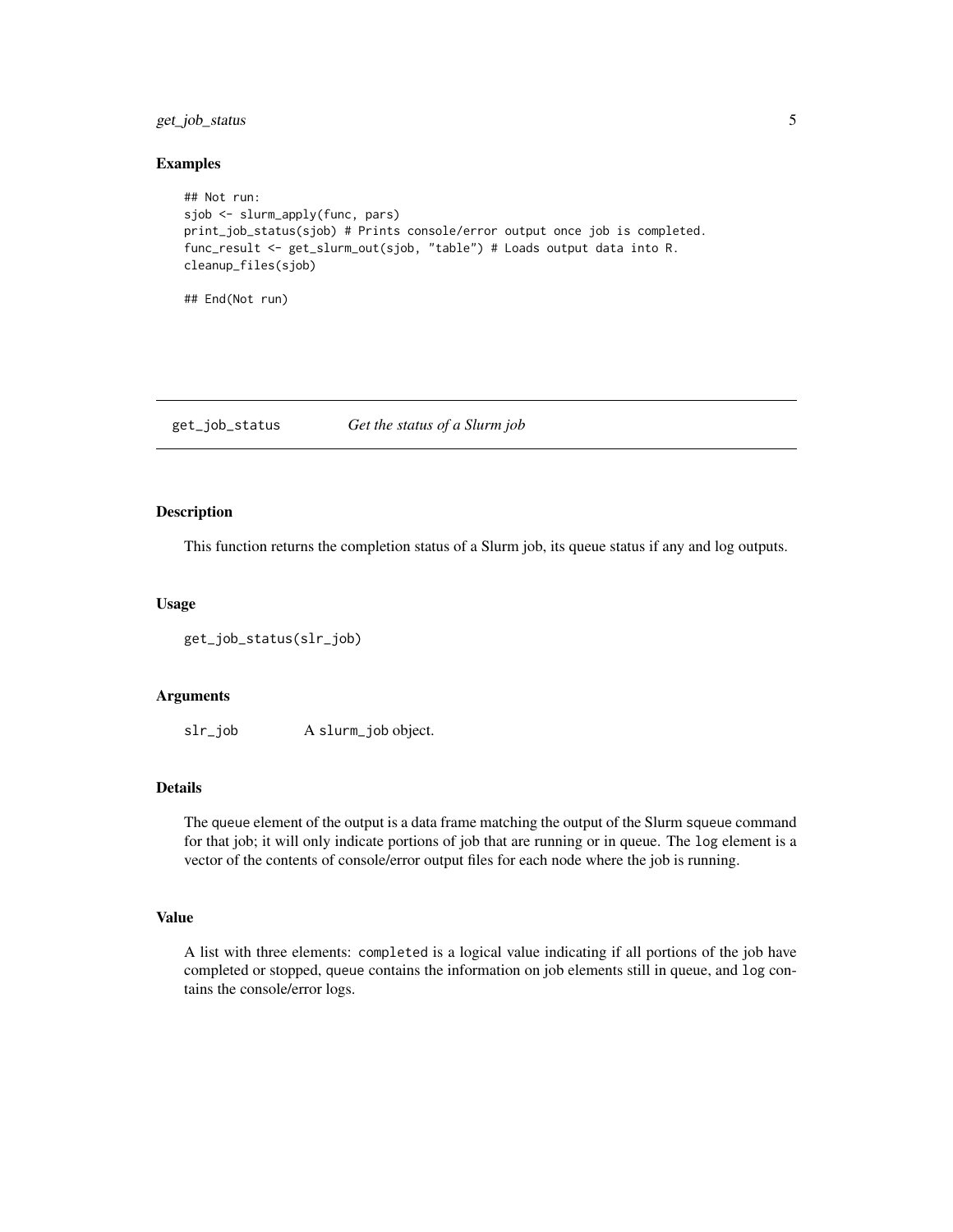<span id="page-5-1"></span><span id="page-5-0"></span>

#### **Description**

This function reads all function output files (one by cluster node used) from the specified Slurm job and returns the result in a single data frame (if "table" format selected) or list (if "raw" format selected). It doesn't record any messages (including warnings or errors) output to the R console during the computation; these can be consulted by invoking [print\\_job\\_status](#page-0-0).

#### Usage

```
get_slurm_out(slr_job, outtype = "raw", wait = TRUE, ncores = NULL)
```
#### Arguments

| $slr$ _job | A slurm_job object.                                            |
|------------|----------------------------------------------------------------|
| outtype    | Can be "table" or "raw", see "Value" below for details.        |
| wait       | Specify whether to block until slr_job completes.              |
| ncores     | (optional) If not null, the number of cores passed to mclapply |

#### Details

The outtype option is only relevant for jobs submitted with slurm\_apply. Jobs sent with slurm\_call only return a single object, and setting outtype = "table" creates an error in that case.

#### Value

If outtype = "table": A data frame with one column by return value of the function passed to slurm\_apply, where each row is the output of the corresponding row in the params data frame passed to slurm\_apply.

If outtype = "raw": A list where each element is the output of the function passed to slurm\_apply for the corresponding row in the params data frame passed to slurm\_apply.

#### See Also

[slurm\\_apply](#page-6-1), [slurm\\_call](#page-9-1)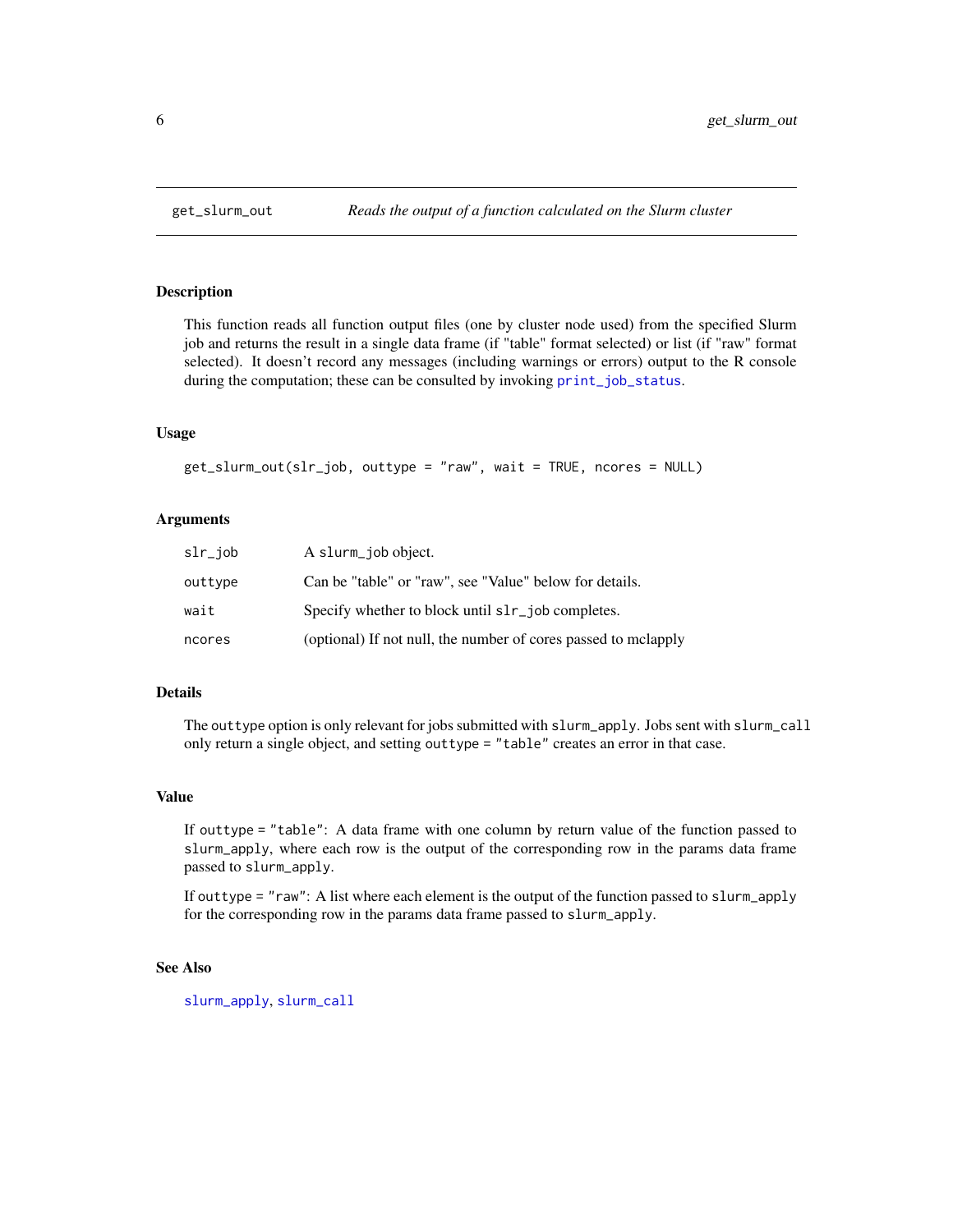#### <span id="page-6-0"></span>Description

Run a previously created slurm\_job object locally instead of on a Slurm cluster

#### Usage

local\_slurm\_array(slr\_job, rscript\_path = NULL)

#### Arguments

| slr_job      | An object of class slurm job.                                                   |
|--------------|---------------------------------------------------------------------------------|
| rscript_path | The location of the Rscript command. If not specified, defaults to the location |
|              | of Rscript within the R installation being run.                                 |

#### Details

This function is most useful for testing your function on a reduced dataset before submitting the full job to the Slurm cluster.

Call  $local\_slurm\_array$  on a slurm<sub>p</sub>job object created with slurm<sub>plapply</sub>(..., submit = FALSE) or slurm\_map $(\ldots,$  submit = FALSE). The job will run serially on the local system rather than being submitted to the Slurm cluster.

#### Examples

```
## Not run:
sjob <- slurm_apply(func, pars, submit = FALSE)
local_slurm_array(sjob)
func_result <- get_slurm_out(sjob, "table") # Loads output data into R.
cleanup_files(sjob)
## End(Not run)
```
<span id="page-6-1"></span>slurm\_apply *Parallel execution of a function on the Slurm cluster*

#### Description

Use slurm\_apply to compute function over multiple sets of parameters in parallel, spread across multiple nodes of a Slurm cluster, with similar syntax to mapply.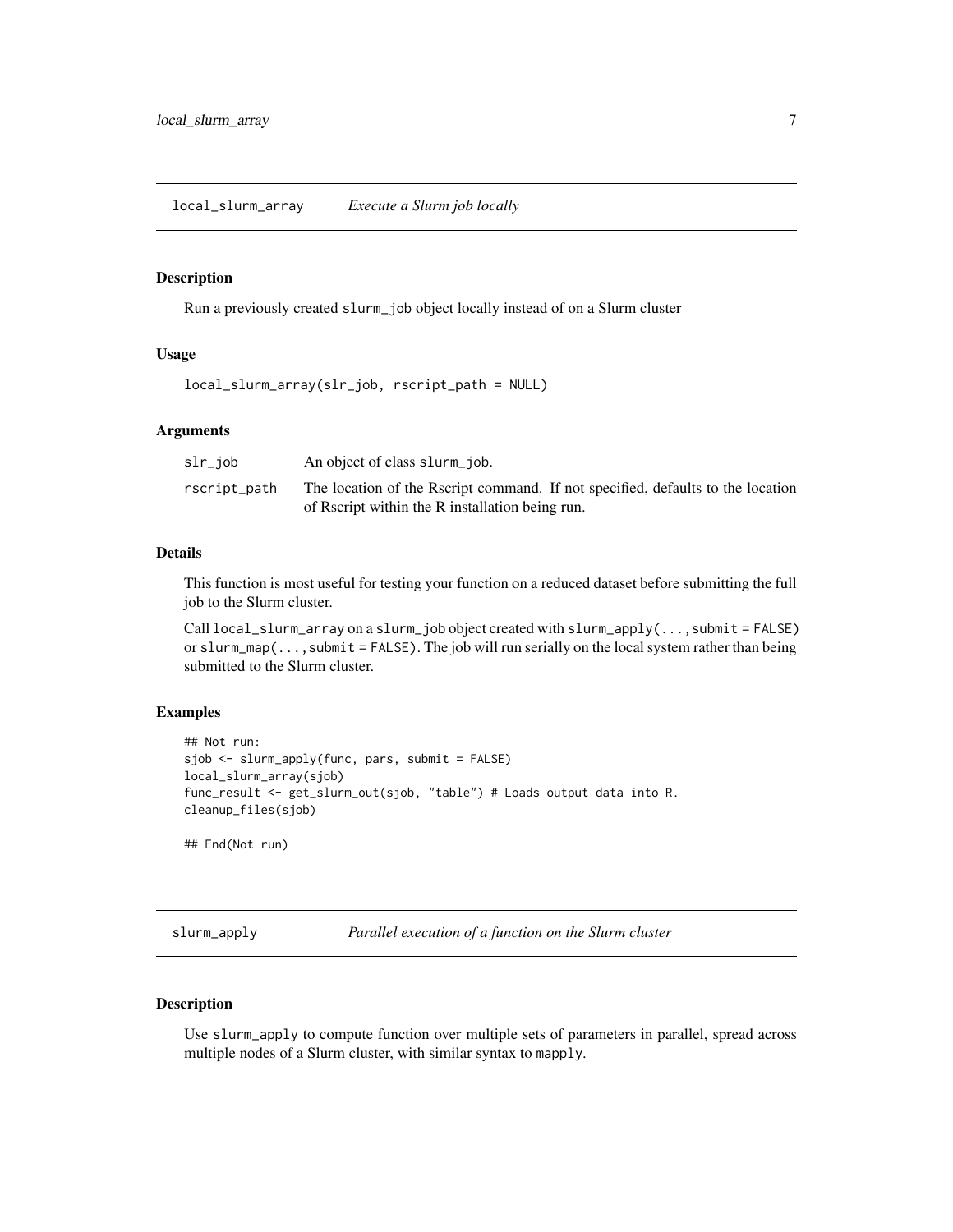### Usage

```
slurm_apply(
  f,
 params,
  ...,
  jobname = NA,
  nodes = 2,cpus_per_node = 2,
 processes_per_node = cpus_per_node,
 preschedule_cores = TRUE,
  job_array_task_limit = NULL,
 global_objects = NULL,
  add_objects = NULL,
 pkgs = rev(.packages()),
 libPaths = NULL,
  rscript_path = NULL,
  r_template = NULL,
  sh_template = NULL,
  slurm_options = list(),
  submit = TRUE\mathcal{L}
```
#### Arguments

| $\mathsf{f}$       | A function that accepts one or many single values as parameters and may return<br>any type of R object.                                                                                                                                                                                |  |
|--------------------|----------------------------------------------------------------------------------------------------------------------------------------------------------------------------------------------------------------------------------------------------------------------------------------|--|
| params             | A data frame of parameter values to apply f to. Each column corresponds to<br>a parameter of f (Note: names must match) and each row corresponds to a<br>separate function call.                                                                                                       |  |
| $\cdots$           | Additional arguments to f. These arguments do not vary with each call to f.                                                                                                                                                                                                            |  |
| jobname            | The name of the Slurm job; if NA, it is assigned a random name of the form<br>"slr####".                                                                                                                                                                                               |  |
| nodes              | The (maximum) number of cluster nodes to spread the calculation over. slurm_apply<br>automatically divides params in chunks of approximately equal size to send to<br>each node. Less nodes are allocated if the parameter set is too small to use all<br>CPUs on the requested nodes. |  |
| cpus_per_node      | The number of CPUs requested per node. This argument is mapped to the Slurm<br>parameter cpus-per-task.                                                                                                                                                                                |  |
| processes_per_node |                                                                                                                                                                                                                                                                                        |  |
|                    | The number of logical CPUs to utilize per node, i.e. how many processes to run<br>in parallel per node. This can exceed cpus_per_node for nodes which support<br>hyperthreading. Defaults to processes_per_node = cpus_per_node.                                                       |  |
| preschedule_cores  |                                                                                                                                                                                                                                                                                        |  |
|                    | Corresponds to the mc. preschedule argument of parallel:: mcmapply. De-<br>faults to TRUE. If TRUE, the rows of params are assigned to cores before com-<br>putation. If FALSE, each row of params is executed by the next available core.                                             |  |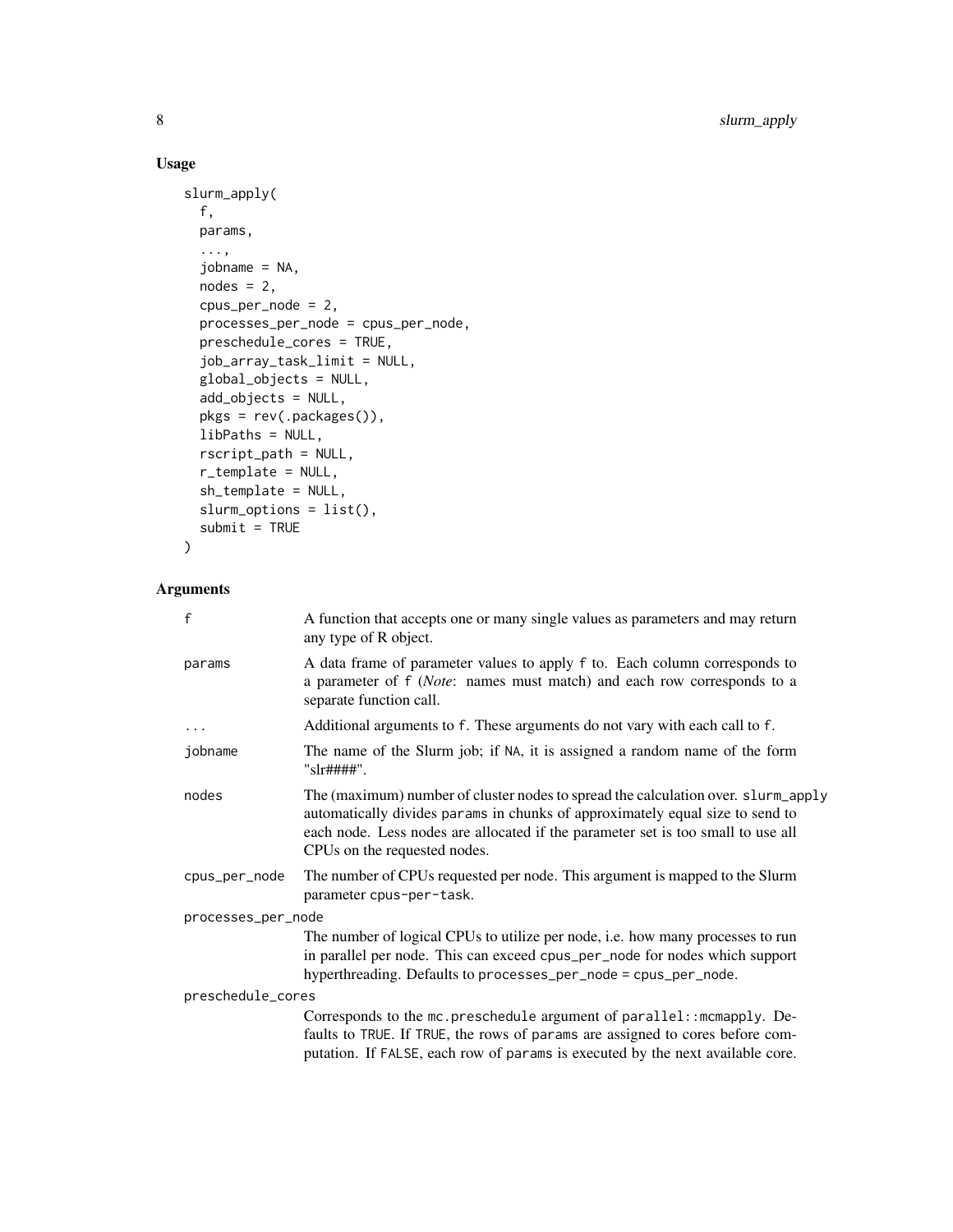|                      | Setting FALSE may be faster if different values of params result in very variable<br>completion time for jobs.                                                                                                                                                 |
|----------------------|----------------------------------------------------------------------------------------------------------------------------------------------------------------------------------------------------------------------------------------------------------------|
| job_array_task_limit |                                                                                                                                                                                                                                                                |
|                      | The maximum number of job array tasks to run at the same time. Defaults to<br>NULL (no limit).                                                                                                                                                                 |
| global_objects       | A character vector containing the name of R objects to be saved in a .RData file<br>and loaded on each cluster node prior to calling f.                                                                                                                        |
| add_objects          | Older deprecated name of global_objects, retained for backwards compati-<br>bility.                                                                                                                                                                            |
| pkgs                 | A character vector containing the names of packages that must be loaded on<br>each cluster node. By default, it includes all packages loaded by the user when<br>slurm_apply is called.                                                                        |
| libPaths             | A character vector describing the location of additional R library trees to search<br>through, or NULL. The default value of NULL corresponds to libraries returned<br>by .1ibPaths() on a cluster node. Non-existent library trees are silently ig-<br>nored. |
| rscript_path         | The location of the Rscript command. If not specified, defaults to the location<br>of Rscript within the R installation being run.                                                                                                                             |
| r_template           | The path to the template file for the R script run on each node. If NULL, uses<br>the default template "rslurm/templates/slurm_run_R.txt".                                                                                                                     |
| sh_template          | The path to the template file for the sbatch submission script. If NULL, uses the<br>default template "rslurm/templates/submit_sh.txt".                                                                                                                        |
| slurm_options        | A named list of options recognized by sbatch; see Details below for more in-<br>formation.                                                                                                                                                                     |
| submit               | Whether or not to submit the job to the cluster with sbatch; see Details below<br>for more information.                                                                                                                                                        |

#### Details

This function creates a temporary folder ("\_rslurm\_[jobname]") in the current directory, holding .RData and .RDS data files, the R script to run and the Bash submission script generated for the Slurm job.

The set of input parameters is divided in equal chunks sent to each node, and f is evaluated in parallel within each node using functions from the parallel R package. The names of any other R objects (besides params) that f needs to access should be included in global\_objects or passed as additional arguments through ....

Use slurm\_options to set any option recognized by sbatch, e.g. slurm\_options = list(time = "1:00:00",share = TRUE). See <http://slurm.schedmd.com/sbatch.html> for details on possible options. Note that full names must be used (e.g. "time" rather than "t") and that flags (such as "share") must be specified as TRUE. The "array", "job-name", "nodes", "cpus-per-task" and "output" options are already determined by slurm\_apply and should not be manually set.

When processing the computation job, the Slurm cluster will output two types of files in the temporary folder: those containing the return values of the function for each subset of parameters ("results\_[node\_id].RDS") and those containing any console or error output produced by R on each node ("slurm\_[node\_id].out").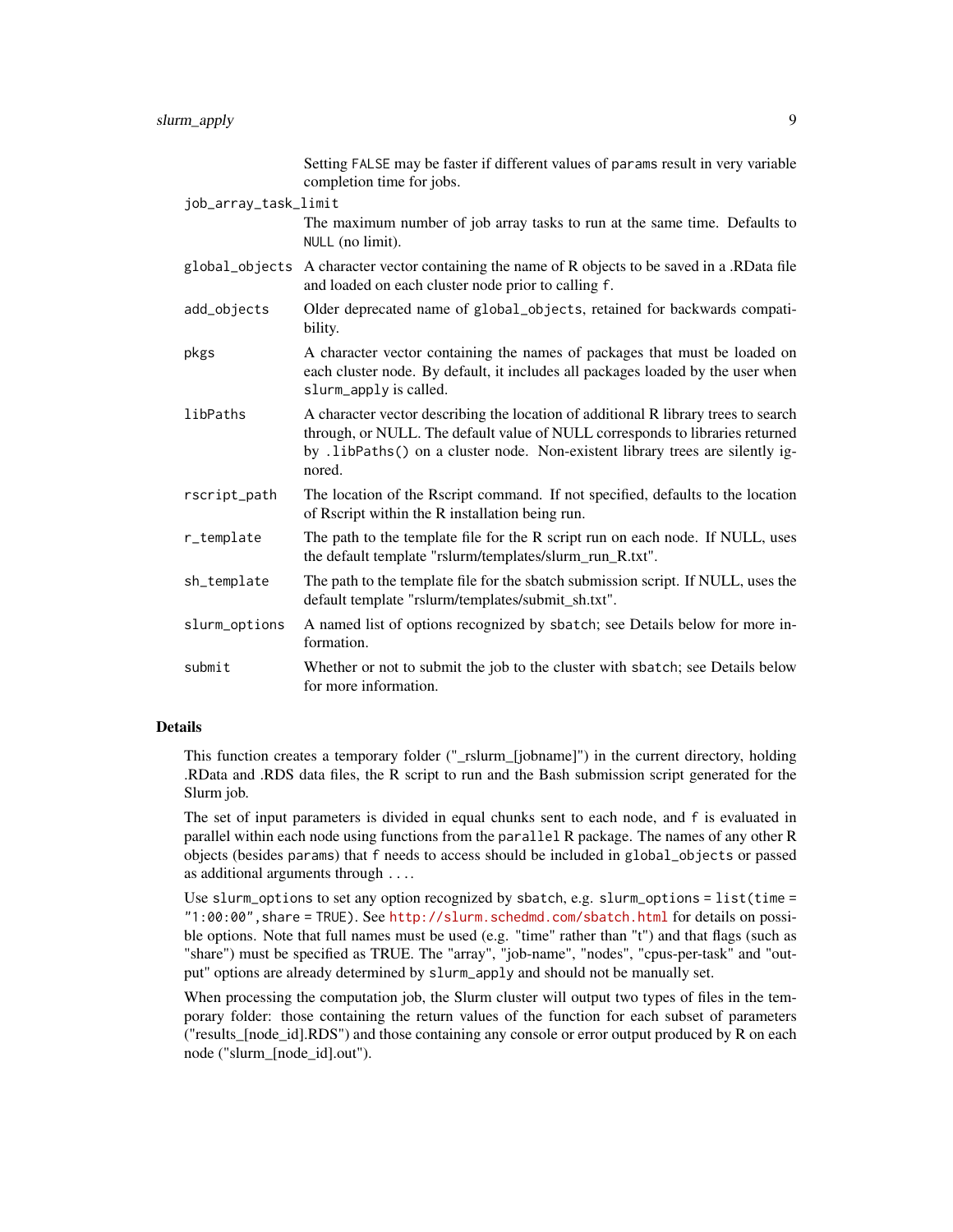If submit = TRUE, the job is sent to the cluster and a confirmation message (or error) is output to the console. If submit = FALSE, a message indicates the location of the saved data and script files; the job can be submitted manually by running the shell command sbatch submit.sh from that directory.

After sending the job to the Slurm cluster, slurm\_apply returns a slurm\_job object which can be used to cancel the job, get the job status or output, and delete the temporary files associated with it. See the description of the related functions for more details.

#### Value

A slurm\_job object containing the jobname and the number of nodes effectively used.

#### See Also

[slurm\\_call](#page-9-1) to evaluate a single function call.

[slurm\\_map](#page-12-1) to evaluate a function over a list.

[cancel\\_slurm](#page-3-1), [cleanup\\_files](#page-3-2), [get\\_slurm\\_out](#page-5-1) and [get\\_job\\_status](#page-4-1) which use the output of this function.

#### Examples

```
## Not run:
sjob <- slurm_apply(func, pars)
get_job_status(sjob) # Prints console/error output once job is completed.
func_result <- get_slurm_out(sjob, "table") # Loads output data into R.
cleanup_files(sjob)
```
## End(Not run)

<span id="page-9-1"></span>slurm\_call *Execution of a single function call on the Slurm cluster*

#### Description

Use slurm\_call to perform a single function evaluation a the Slurm cluster.

#### Usage

```
slurm_call(
  f,
  params = list(),jobname = NA,
  global_objects = NULL,
  add_objects = NULL,
  pkgs = rev(.packages()),
  libPaths = NULL,
  rscript_path = NULL,
```
<span id="page-9-0"></span>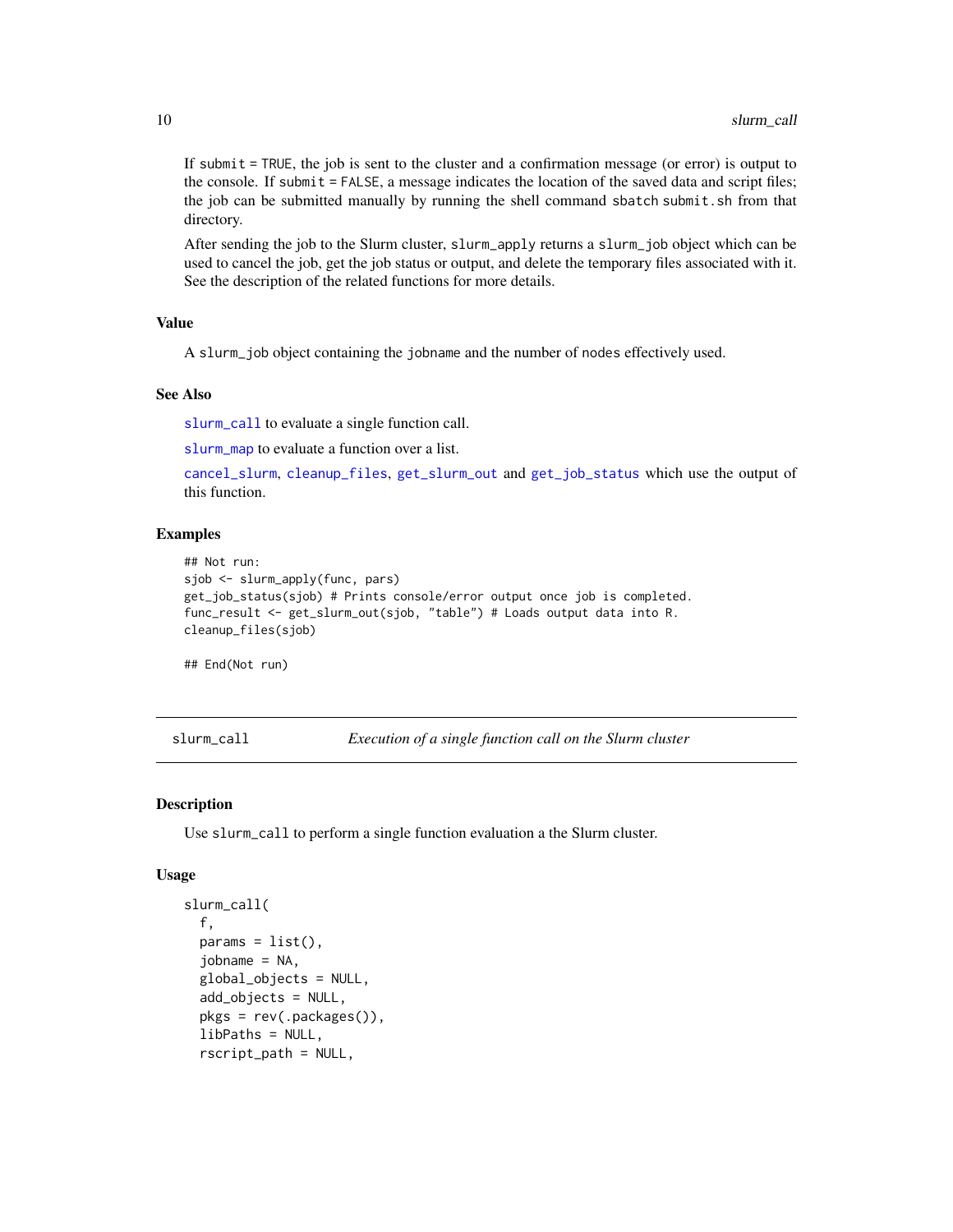```
r_template = NULL,
  sh_template = NULL,
  slurm_options = list(),
  submit = TRUE\lambda
```
### Arguments

| £             | Any R function.                                                                                                                                                                                                                                                |
|---------------|----------------------------------------------------------------------------------------------------------------------------------------------------------------------------------------------------------------------------------------------------------------|
| params        | A named list of parameters to pass to f.                                                                                                                                                                                                                       |
| jobname       | The name of the Slurm job; if NA, it is assigned a random name of the form<br>"slr####".                                                                                                                                                                       |
|               | global_objects A character vector containing the name of R objects to be saved in a .RData file<br>and loaded on each cluster node prior to calling f.                                                                                                         |
| add_objects   | Older deprecated name of global_objects, retained for backwards compati-<br>bility.                                                                                                                                                                            |
| pkgs          | A character vector containing the names of packages that must be loaded on<br>each cluster node. By default, it includes all packages loaded by the user when<br>slurm_call is called.                                                                         |
| libPaths      | A character vector describing the location of additional R library trees to search<br>through, or NULL. The default value of NULL corresponds to libraries returned<br>by .1ibPaths() on a cluster node. Non-existent library trees are silently ig-<br>nored. |
| rscript_path  | The location of the Rscript command. If not specified, defaults to the location<br>of Rscript within the R installation being run.                                                                                                                             |
| r_template    | The path to the template file for the R script run on each node. If NULL, uses<br>the default template "rslurm/templates/slurm_run_single_R.txt".                                                                                                              |
| sh_template   | The path to the template file for the sbatch submission script. If NULL, uses the<br>default template "rslurm/templates/submit_single_sh.txt".                                                                                                                 |
| slurm_options | A named list of options recognized by sbatch; see Details below for more in-<br>formation.                                                                                                                                                                     |
| submit        | Whether or not to submit the job to the cluster with sbatch; see Details below<br>for more information.                                                                                                                                                        |

#### Details

This function creates a temporary folder ("\_rslurm\_[jobname]") in the current directory, holding .RData and .RDS data files, the R script to run and the Bash submission script generated for the Slurm job.

The names of any other R objects (besides params) that f needs to access should be listed in the global\_objects argument.

Use slurm\_options to set any option recognized by sbatch, e.g. slurm\_options = list(time = "1:00:00",share = TRUE). See <http://slurm.schedmd.com/sbatch.html> for details on possible options. Note that full names must be used (e.g. "time" rather than "t") and that flags (such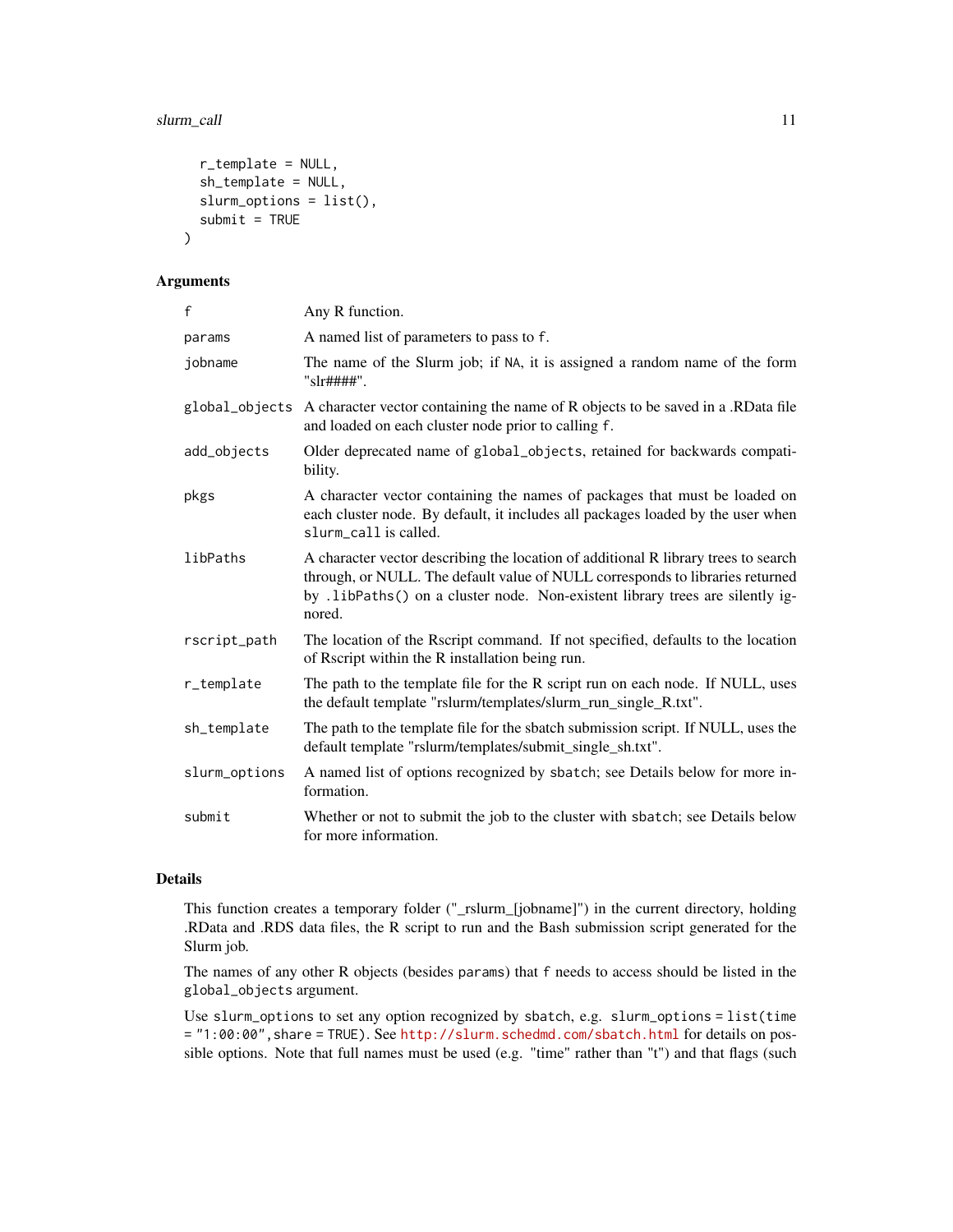<span id="page-11-0"></span>as "share") must be specified as TRUE. The "job-name", "ntasks" and "output" options are already determined by slurm\_call and should not be manually set.

When processing the computation job, the Slurm cluster will output two files in the temporary folder: one with the return value of the function ("results\_0.RDS") and one containing any console or error output produced by R ("slurm\_[node\_id].out").

If submit = TRUE, the job is sent to the cluster and a confirmation message (or error) is output to the console. If submit = FALSE, a message indicates the location of the saved data and script files; the job can be submitted manually by running the shell command sbatch submit.sh from that directory.

After sending the job to the Slurm cluster, slurm\_call returns a slurm\_job object which can be used to cancel the job, get the job status or output, and delete the temporary files associated with it. See the description of the related functions for more details.

#### Value

A slurm\_job object containing the jobname and the number of nodes effectively used.

#### See Also

[slurm\\_apply](#page-6-1) to parallelize a function over a parameter set.

[cancel\\_slurm](#page-3-1), [cleanup\\_files](#page-3-2), [get\\_slurm\\_out](#page-5-1) and [get\\_job\\_status](#page-4-1) which use the output of this function.

slurm\_job *Create a slurm\_job object*

#### Description

This function creates a slurm\_job object which can be passed to other functions such as [cancel\\_slurm](#page-3-1), [cleanup\\_files](#page-3-2), [get\\_slurm\\_out](#page-5-1) and [get\\_job\\_status](#page-4-1).

#### Usage

 $slurm\_job(jobname = NULL, jobid = NULL, nodes = NULL)$ 

#### Arguments

| iobname | The name of the Slurm job. The rslurm-generated scripts and output files asso- |
|---------|--------------------------------------------------------------------------------|
|         | ciated with a job should be found in the _rslurm_fjobname] folder.             |
| iobid   | The id of the Slurm job created by the sbatch command.                         |
| nodes   | The number of cluster nodes used by that job.                                  |

#### Details

In general, slurm\_job objects are created automatically as the output of [slurm\\_apply](#page-6-1) or [slurm\\_call](#page-9-1), but it may be necessary to manually recreate one if the job was submitted in a different R session.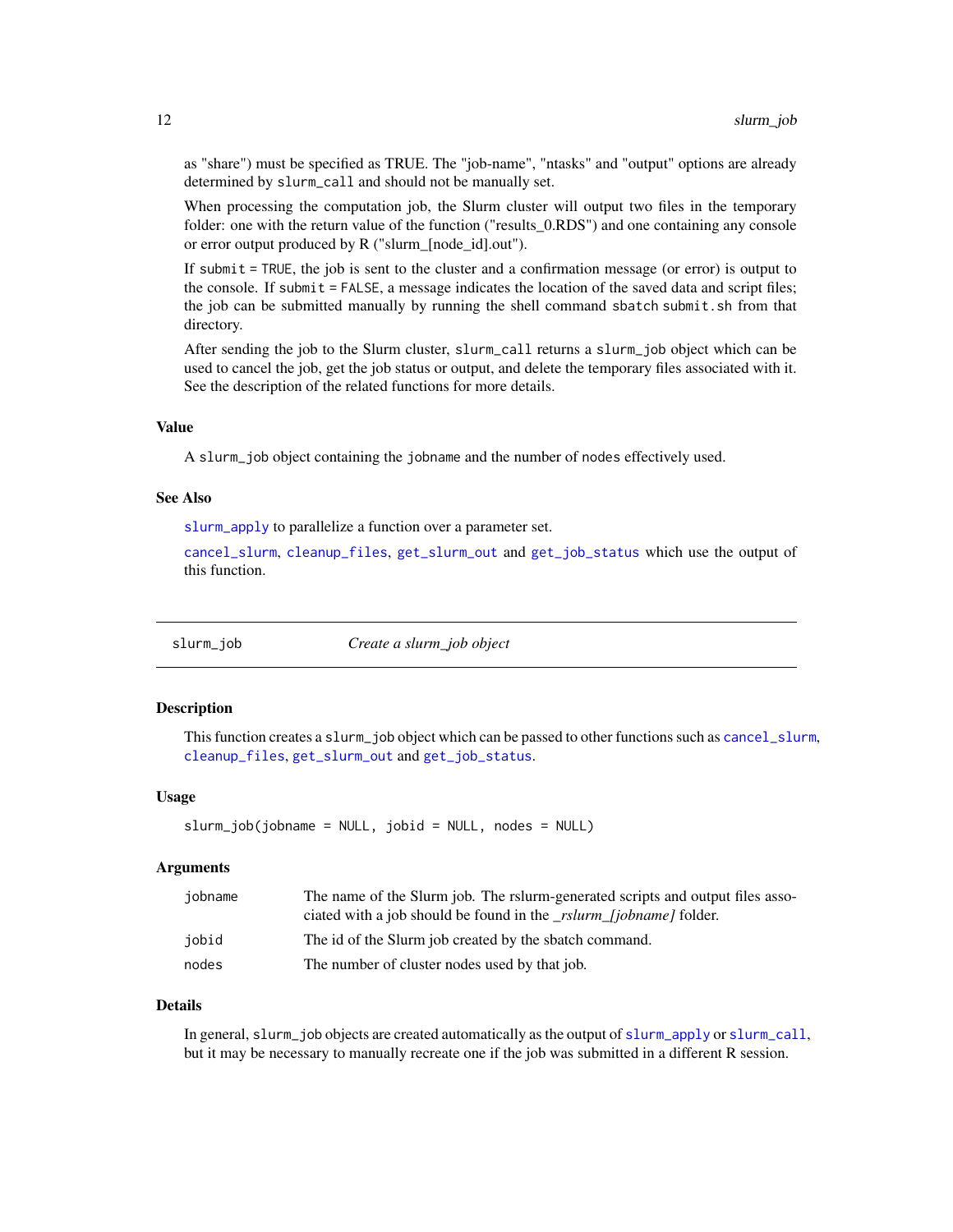#### <span id="page-12-0"></span>slurm\_map 13

### Value

A slurm\_job object.

<span id="page-12-1"></span>slurm\_map *Parallel execution of a function over a list on the Slurm cluster*

#### Description

Use slurm\_map to compute function over a list in parallel, spread across multiple nodes of a Slurm cluster, with similar syntax to lapply.

#### Usage

```
slurm_map(
 x,
  f,
  ...,
  jobname = NA,
 nodes = 2,cpus_per_node = 2,
 processes_per_node = cpus_per_node,
 preschedule_cores = TRUE,
  job_array_task_limit = NULL,
  global_objects = NULL,
 pkgs = rev(.packages()),
  libPaths = NULL,
  rscript_path = NULL,
  r_template = NULL,
  sh_template = NULL,
  slurm_options = list(),
  submit = TRUE)
```
#### Arguments

| $\mathsf{x}$ | A list to apply f to. Each element of x corresponds to a separate function call.                                                                                                                                                                                                |
|--------------|---------------------------------------------------------------------------------------------------------------------------------------------------------------------------------------------------------------------------------------------------------------------------------|
| $\mathbf{f}$ | A function that accepts one element of x as its first argument, and may return<br>any type of R object.                                                                                                                                                                         |
| $\ddots$     | Additional arguments to f. These arguments do not vary with each call to f.                                                                                                                                                                                                     |
| iobname      | The name of the Slurm job; if NA, it is assigned a random name of the form<br>"s1r####"                                                                                                                                                                                         |
| nodes        | The (maximum) number of cluster nodes to spread the calculation over. slurm_map<br>automatically divides x in chunks of approximately equal size to send to each<br>node. Less nodes are allocated if the parameter set is too small to use all CPUs<br>on the requested nodes. |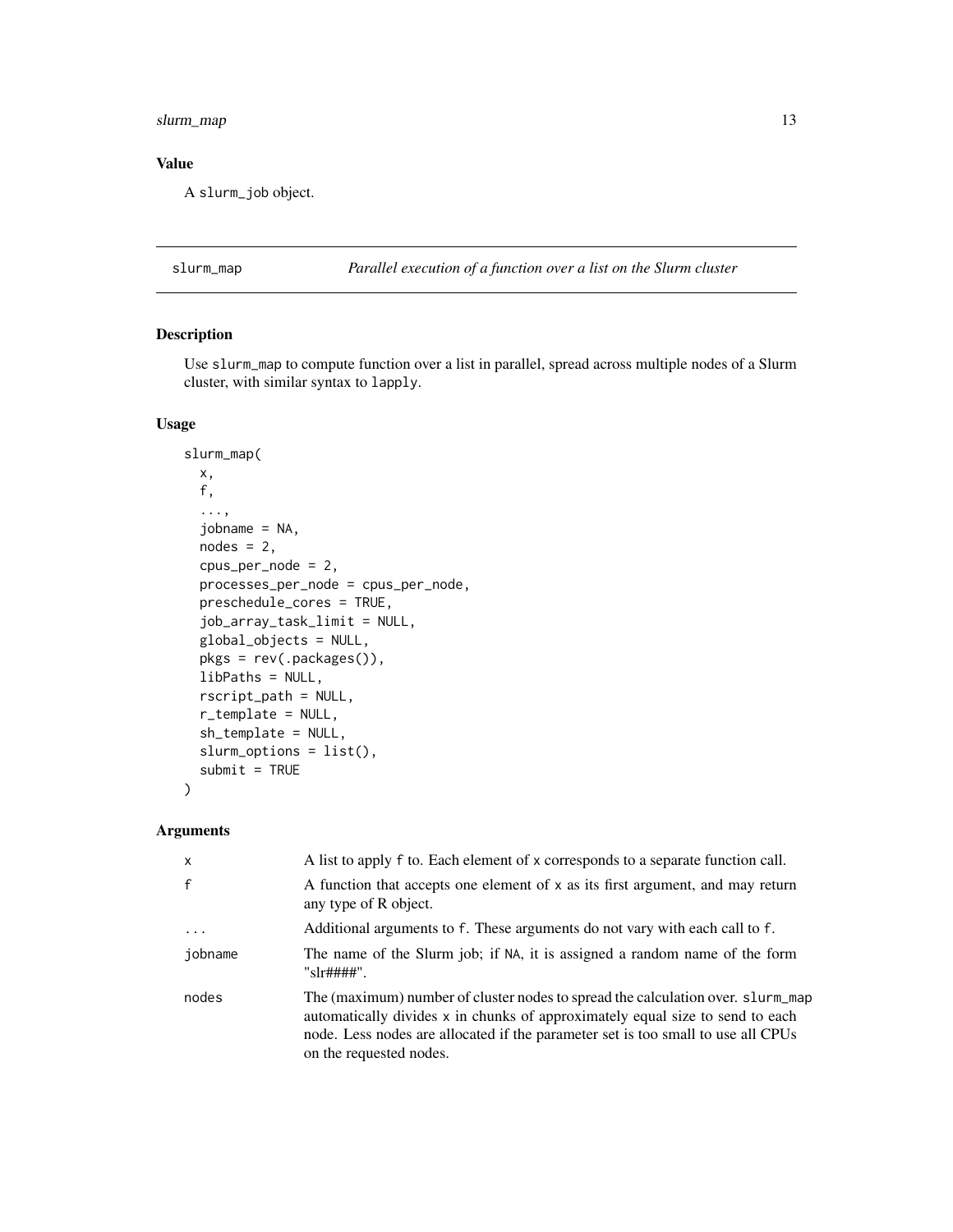| cpus_per_node        | The number of CPUs requested per node. This argument is mapped to the Slurm<br>parameter cpus-per-task.                                                                                                                                                                                                                                               |
|----------------------|-------------------------------------------------------------------------------------------------------------------------------------------------------------------------------------------------------------------------------------------------------------------------------------------------------------------------------------------------------|
| processes_per_node   |                                                                                                                                                                                                                                                                                                                                                       |
|                      | The number of logical CPUs to utilize per node, i.e. how many processes to run<br>in parallel per node. This can exceed cpus_per_node for nodes which support<br>hyperthreading. Defaults to processes_per_node = cpus_per_node.                                                                                                                      |
| preschedule_cores    |                                                                                                                                                                                                                                                                                                                                                       |
|                      | Corresponds to the mc.preschedule argument of parallel::mclapply. De-<br>faults to TRUE. If TRUE, the elements of x are assigned to cores before computa-<br>tion. If FALSE, each element of x is executed by the next available core. Setting<br>FALSE may be faster if different elements of x result in very variable completion<br>time for jobs. |
| job_array_task_limit |                                                                                                                                                                                                                                                                                                                                                       |
|                      | The maximum number of job array tasks to run at the same time. Defaults to<br>NULL (no limit).                                                                                                                                                                                                                                                        |
| global_objects       | A character vector containing the name of R objects to be saved in a .RData file<br>and loaded on each cluster node prior to calling f.                                                                                                                                                                                                               |
| pkgs                 | A character vector containing the names of packages that must be loaded on<br>each cluster node. By default, it includes all packages loaded by the user when<br>slurm_map is called.                                                                                                                                                                 |
| libPaths             | A character vector describing the location of additional R library trees to search<br>through, or NULL. The default value of NULL corresponds to libraries returned<br>by .1ibPaths() on a cluster node. Non-existent library trees are silently ig-<br>nored.                                                                                        |
| rscript_path         | The location of the Rscript command. If not specified, defaults to the location<br>of Rscript within the R installation being run.                                                                                                                                                                                                                    |
| r_template           | The path to the template file for the R script run on each node. If NULL, uses<br>the default template "rslurm/templates/slurm_run_R.txt".                                                                                                                                                                                                            |
| sh_template          | The path to the template file for the sbatch submission script. If NULL, uses the<br>default template "rslurm/templates/submit_sh.txt".                                                                                                                                                                                                               |
| slurm_options        | A named list of options recognized by sbatch; see Details below for more in-<br>formation.                                                                                                                                                                                                                                                            |
| submit               | Whether or not to submit the job to the cluster with sbatch; see Details below<br>for more information.                                                                                                                                                                                                                                               |

#### Details

This function creates a temporary folder ("\_rslurm\_[jobname]") in the current directory, holding .RData and .RDS data files, the R script to run and the Bash submission script generated for the Slurm job.

The set of input parameters is divided in equal chunks sent to each node, and f is evaluated in parallel within each node using functions from the parallel R package. The names of any other R objects (besides x) that f needs to access should be included in global\_objects or passed as additional arguments through ....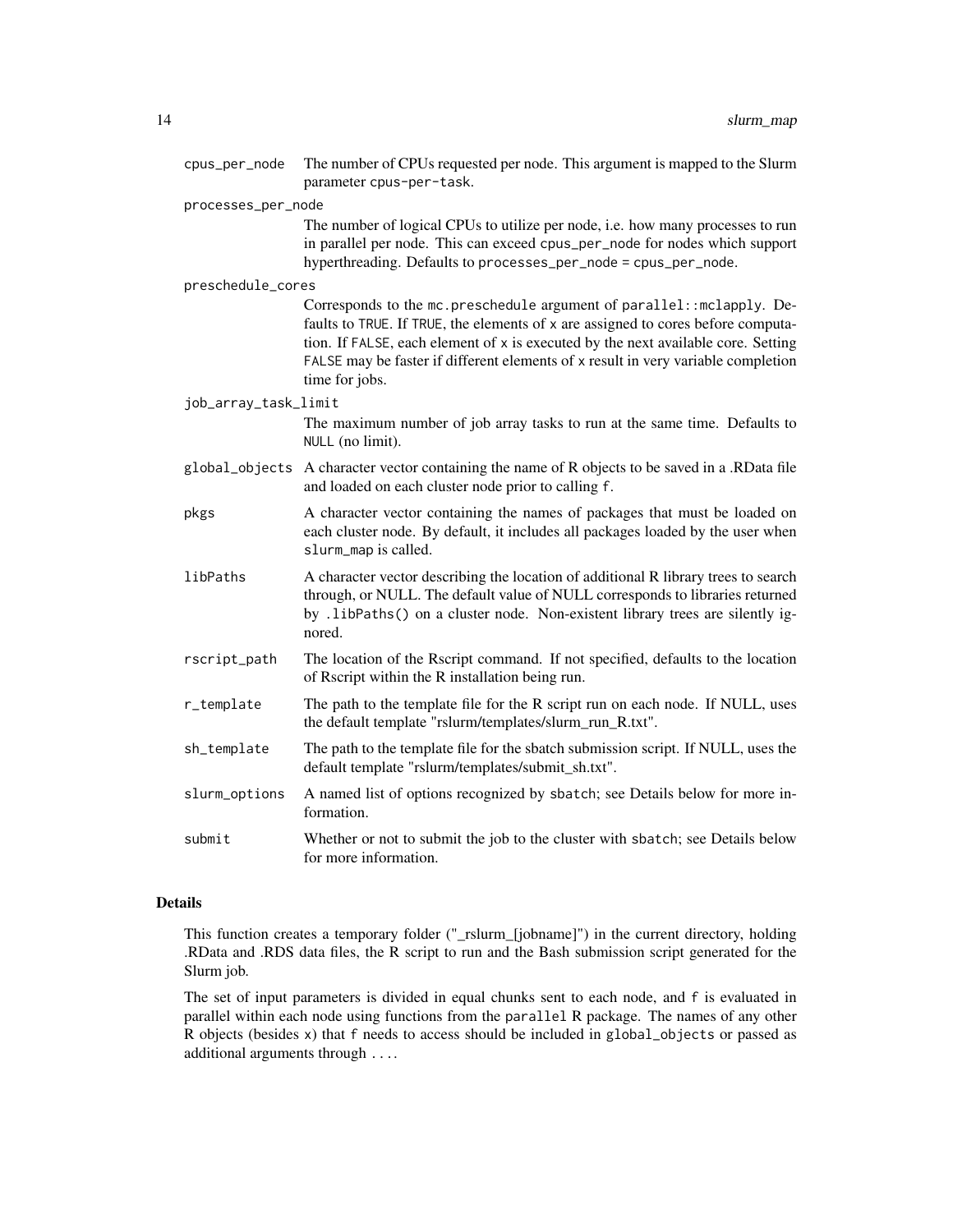#### <span id="page-14-0"></span>slurm\_map 15

Use slurm\_options to set any option recognized by sbatch, e.g. slurm\_options = list(time = "1:00:00",share = TRUE). See <http://slurm.schedmd.com/sbatch.html> for details on possible options. Note that full names must be used (e.g. "time" rather than "t") and that flags (such as "share") must be specified as TRUE. The "array", "job-name", "nodes", "cpus-per-task" and "output" options are already determined by slurm\_map and should not be manually set.

When processing the computation job, the Slurm cluster will output two types of files in the temporary folder: those containing the return values of the function for each subset of parameters ("results\_[node\_id].RDS") and those containing any console or error output produced by R on each node ("slurm\_[node\_id].out").

If submit = TRUE, the job is sent to the cluster and a confirmation message (or error) is output to the console. If submit = FALSE, a message indicates the location of the saved data and script files; the job can be submitted manually by running the shell command sbatch submit.sh from that directory.

After sending the job to the Slurm cluster, slurm\_map returns a slurm\_job object which can be used to cancel the job, get the job status or output, and delete the temporary files associated with it. See the description of the related functions for more details.

#### Value

A slurm\_job object containing the jobname and the number of nodes effectively used.

#### See Also

[slurm\\_call](#page-9-1) to evaluate a single function call.

[slurm\\_apply](#page-6-1) to evaluate a function row-wise over a data frame of parameters.

[cancel\\_slurm](#page-3-1), [cleanup\\_files](#page-3-2), [get\\_slurm\\_out](#page-5-1) and [get\\_job\\_status](#page-4-1) which use the output of this function.

#### Examples

```
## Not run:
sjob <- slurm_map(func, list)
get_job_status(sjob) # Prints console/error output once job is completed.
func_result <- get_slurm_out(sjob, "table") # Loads output data into R.
cleanup_files(sjob)
```
## End(Not run)